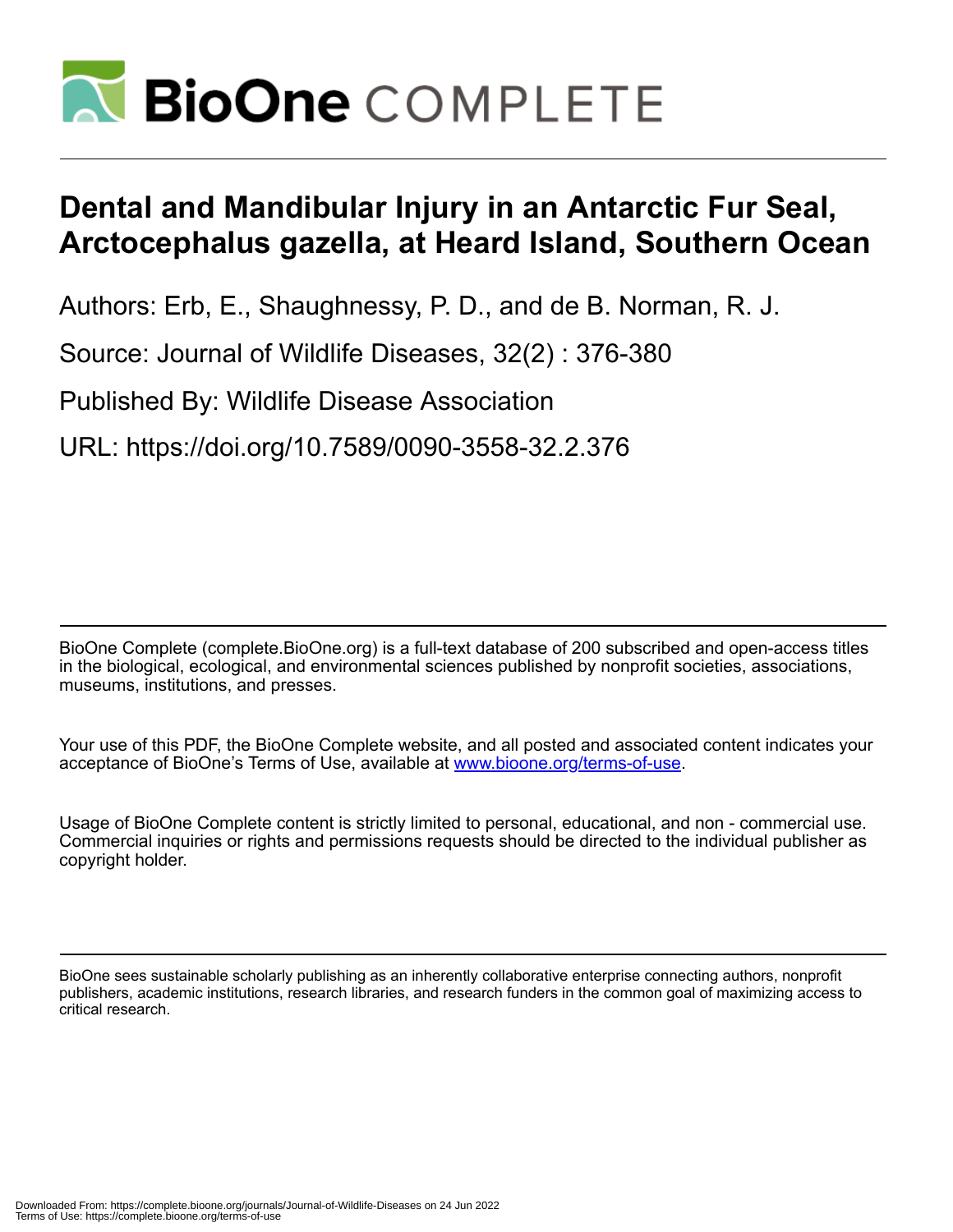## **Dental and Mandibular Injury in an Antarctic Fur Seal, Arctocephalus gazella, at Heard Island, Southern Ocean**

**E. Erb,'4 P. D. Shaughnessy,2 and R. J de B.** Norman,35 1Australian Antarctic Division, Kingston, Tasmania 7050, Australia; 2CSIRO Division of Wildlife and Ecology, P0 Box 84, Lyneham, Australian Capital Territory 2602, Australia; 3Department of Vetennary Science, University of Melbourne, Parkville, Victoria 3052, Australia; 4Present address: Park Beim Betonwerk, 5622 Waltenschwil, Switzerland; 5Present address: Department of Veterinary Pathology, University of Glasgow Veterinary School, Glasgow G61 1QH, United Kingdom

ABSTRACT: The skull of an adult male Antarctic fur seal *(Arctocephalus gazella)* collected at Heard Island, Southern Ocean, October 1992, had chronic changes attributable to a fracture of the left lower canine, luxation of the mental symphysis, osteomyelitis of the left and right mandibles, and periostitis of the left maxilla.

*Key words: Arctocep/zalu.s' gazella,* Antarctic fur seal, Heard Island, mandibular injury, pathology.

Antarctic fur seals *Arctocephalus gazella* breed at South Georgia and at other subantarctic islands in the Southern Ocean (Bonner, 1981). There are small breeding colonies at Heard Island (53°10'S,  $73^{\circ}30'E$ , where pup production in the 1987 to 1988 season was 248, and 15,000 molting animals were ashore during in February 1988 (Shaughnessy and Goldsworthy, 1990).

Acquired dental and craniofacial lesions in wild pinnipeds have been reported infrequently. Eight cases of dental disease including one of tooth loss and mandibular osteomyelitis were found in 36 gray seals *Halichoerus grypus* (Baker, 1987). Cave and Bonner (1987) described the skull of a leopard seal *(Hydrnrga leptonyx)* with hypoplastic facial asymmetry, and Rounsevell and Pemberton (1994) reported mandibular fractures in this species in Tasmania and at Heard Island. In adult males of colonially breeding species such as southern elephant seals (Mirounga leoni*na*), tooth fracture may lead to infection of the jaw (Carrick and Ingham, 1962). In Antarctic fur seals two cases of broken ca nines among 44 dead adult males were reported by Baker and McCann (1989). *Here we* report a case of dental loss, and mandibular and maxillary osteomyelitis in an adult male Antarctic fur seal from Heard Island.

Twenty-two Antarctic fur seal skulls were collected from beaches near Spit Bay at the eastern end of Heard Island from February 1992 to March 1993. They were deposited in the Australian Museum, Sydney, Australia (accession numbers M28909- 28915, M29109-M29122). The skull described here (M32062) was part of a com plete skeleton found in October 1992, buried in sand on the north-eastern shore of Scholes Lagoon, 100 m from the Spit Bay coast. From the state of the bones and teeth, we inferred that the animal had died a few years earlier.

Examination of the skull was assisted by radiography of disarticulated mandibles. Dental changes were mapped using a universal dental notation system (Kertesz, 1993). Individual teeth were identified by arcade or quadrant numbered clockwise when viewing the skull rostro-caudally, beginning with the upper right arcade as 1, the upper left as 2, the lower left as 3 and the lower right as 4. Within an arcade, teeth were identified by an alphanumeric couplet consisting of an initial (I, C, P or M) denoting incisor, canine, premolar and molar, respectively, followed by a number corresponding to the position of the tooth within a tooth type; teeth were numbered from  $1$  for each tooth type within an arcade, progressing rostro-caudally. Teeth were noted in sequence of arcade number, each arcade being separated by a solidus. For example, the upper permanent right first incisor, lower permanent left second premolar and permanent first molar were denoted as 1-I1/3-P2, Ml.

The age of the seal was determined as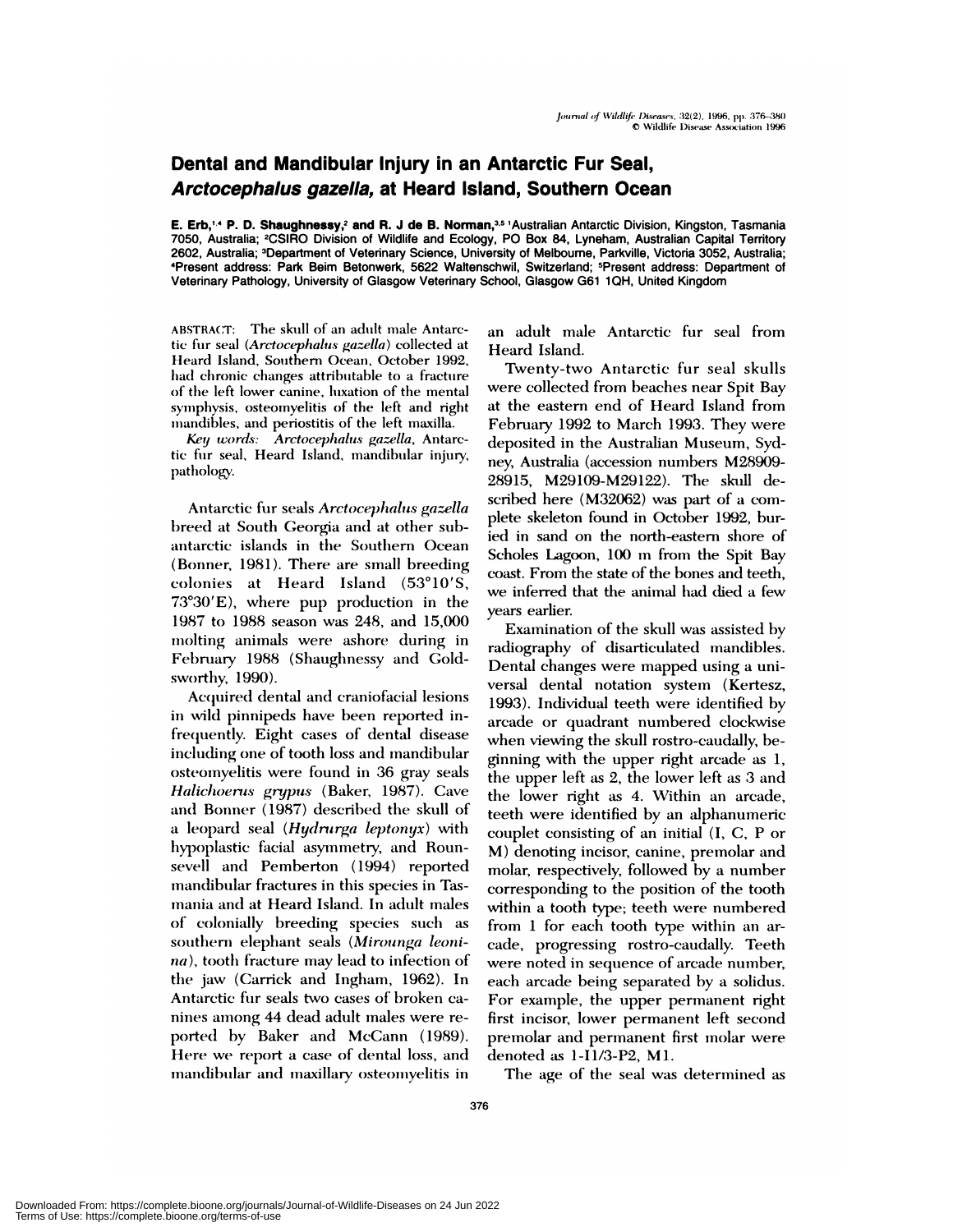

FIGURE 1. Lateral oblique view of the left side of the skull of the injured Antarctic fur seal; note the difference in mandible length.

9 to 10 yr by counting cementum layers of a premolar tooth in longitudinal sections 150 µm thick (Payne, 1978). We assumed that each dark and light layer corresponded to one year.

The skull (Figs. 1 and 2) had a condylobasal length of 250 mm. The formula of the normal permanent dentition in Arctocephalus spp. is  $13/2$  C1/1 P4/4 M2/1 = 36 (Thenius, 1989). The following teeth had been lost: 1-P3, P4/3-I1, I2, P1, P2, M1/ 4-I1, I2, P3, P4, and M1. Other teeth were worn heavily, their crowns were deeply stained brown, and there were varying degrees of enamel loss and dentine exposure.

The left and right mandibles were not united at the symphysis (Fig. 2). There was complete loss of both incisor alveoli from the pars incisiva of the right mandible. Tooth 4-P1 was displaced labially. The rostral ventrolateral margin and mental symphyseal surface of the right mandible had a florid proliferation of periosteal new bone. There was a defect in the mesial margin of the alveolus of 4-C1 leading into the remodelled alveolus of 4-I2, and a sinus tract opened to the surface of the mandible immediately ventral to this.

The left mandible was 15 mm shorter than the right owing to remodelling centered on the pars incisiva (Fig. 3). Based on radiography of the associated periosteal



FIGURE 2. Vertical oblique view of the left rostral aspect of the skull of the injured Antarctic fur seal, with porosity of the bony proliferation and the broken root of 3-C1.

proliferation, we observe alternating layers of dense and rarefied bone (Fig. 4). The two incisor alveoli were missing, and 3-C1 was represented by a fragment of root projecting rostrad from the center of the periosteal proliferation (Fig. 3).

Depressions in the periosteal proliferation of the left mandible on the lingual side of the intact 3-P2, P3 received the crowns of 2-P1, P2, P3. There was extreme periosteal proliferation concentrated over the mental symphysis. There was focal hypertrophy of the ventral margin of the mandible corresponding to part of the insertion of the musculus digastricus.

There was irregular periosteal proliferation on the maxilla adjacent to and involving the left infraorbital foramen. The diameter of the bony foramen was re-



FIGURE 3. Radiograph of the disarticulated mandible of the injured Antarctic fur seal; lateral view of left mandible.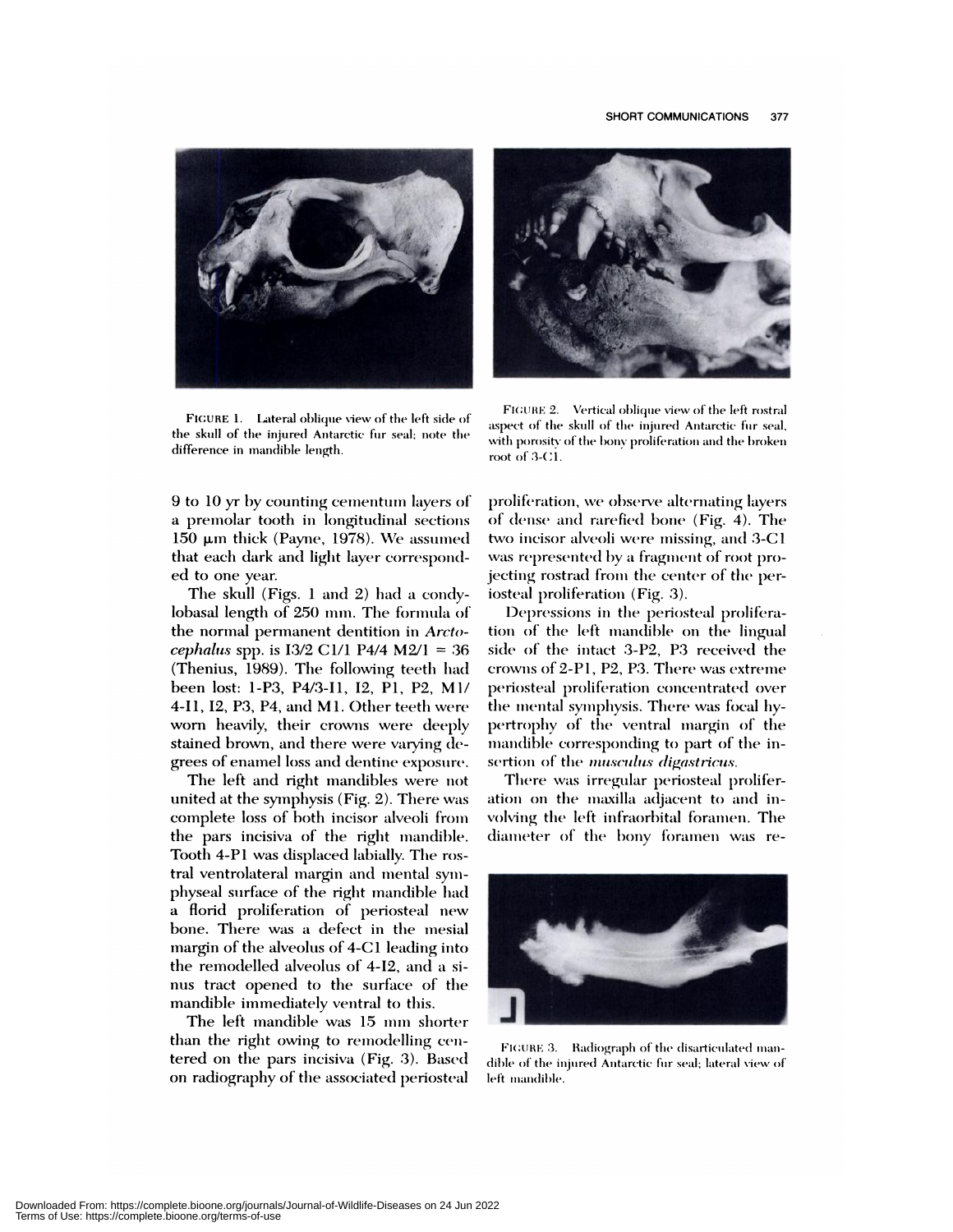

FIGURE 4. Radiograph of the disarticulated mandible of the injured Antarctic fur seal; dorsoventral view of rostral extremity of left mandible. Lamellae of periosteal new bone (arrows) are associated with an inflammatory lesion, although similar onion-ring lesions may be present in neoplasms such as Ewing's sareoma.

duced to approximately half that of the contralateral foramen. The articular surfaces of the condylar processes of both mandibles had erosions and epiphytic lipping, with corresponding zones of moderate erosion in the mandibular fossae of the temporal bones.

The conclusion from inspecting the skull was that a single traumatic event several months to a year or more before death resulted in the simultaneous fracture of the crown of 3-C1 and luxation of the mental symphysis.

Pathological changes in this skull were dominated by periosteal proliferation associated with severe osteomyelitis in the left mandible, osteomyelitis confined to the pars incisiva of the right mandible and periostitis of the left maxilla. A pulpitis following fracture of the crown of 3-C1 was a likely origin of the osteomyelitis.

The chronic instability of the occlusion resulting from tooth loss and mental symphyseal luxation was highlighted by arthritic changes in both temporomandibular joints.

From the bony lesions, we inferred extensive associated soft tissue pathology. The periostitis involving the left infraorbital foramen would be expected to result in compressive and inflammatory neuropathy of the left infraorbital nerve. The deep depressions in the left maxilla and mandible that received crowns of the teeth of the ipsilateral dental arcade would have been formed by pressure necrosis as a result of trismus. The chronicity of the condition was emphasized by the significant degree of secondary change caused by infection and trismus following the initial trauma.

At Heard Island, based on many observations in 1992 and 1993, dental damage in live fur seals was mostly restricted to fully mature males (E. Erb, unpubl.). Most commonly, a canine or an ipsilateral pair of canines was damaged, and upper and lower incisors were often involved. Dentition of most juveniles and sub-adults was undamaged.

Several live adult males were seen with orofacial lesions. The damage was often associated with chronic osteomyelitis. Furthermore, there were several cases of dead animals with dental alveolar osteomyelitis without dental or mandibular/maxillary fractures.

A few weeks after finding the skeletal remains at Scholes Lagoon, an old male was observed with a recent fracture of the body of the left mandible and luxation of the mental symphysis. The distal fragment was displaced so that the canine was pointing forwards and standing out like a tusk.

We speculate that biting may have damaged the Scholes Lagoon skull. Although dental enamel is a crystalline structure and easily cleaved when struck (Harvey, 1989), the large size and strength of canine teeth of adult male fur seals must minimize the possibility of their fracture during fighting. Dental crowns fracture during fights between domestic dogs, and occasionally torsion forces on the mandible through the prominent lower canines result in failure of both the dental crown and the mental symphysis (R. Clarke, pers. comm.). The chronic progression of such an injury might have had a similar presentation to the fur seal specimen.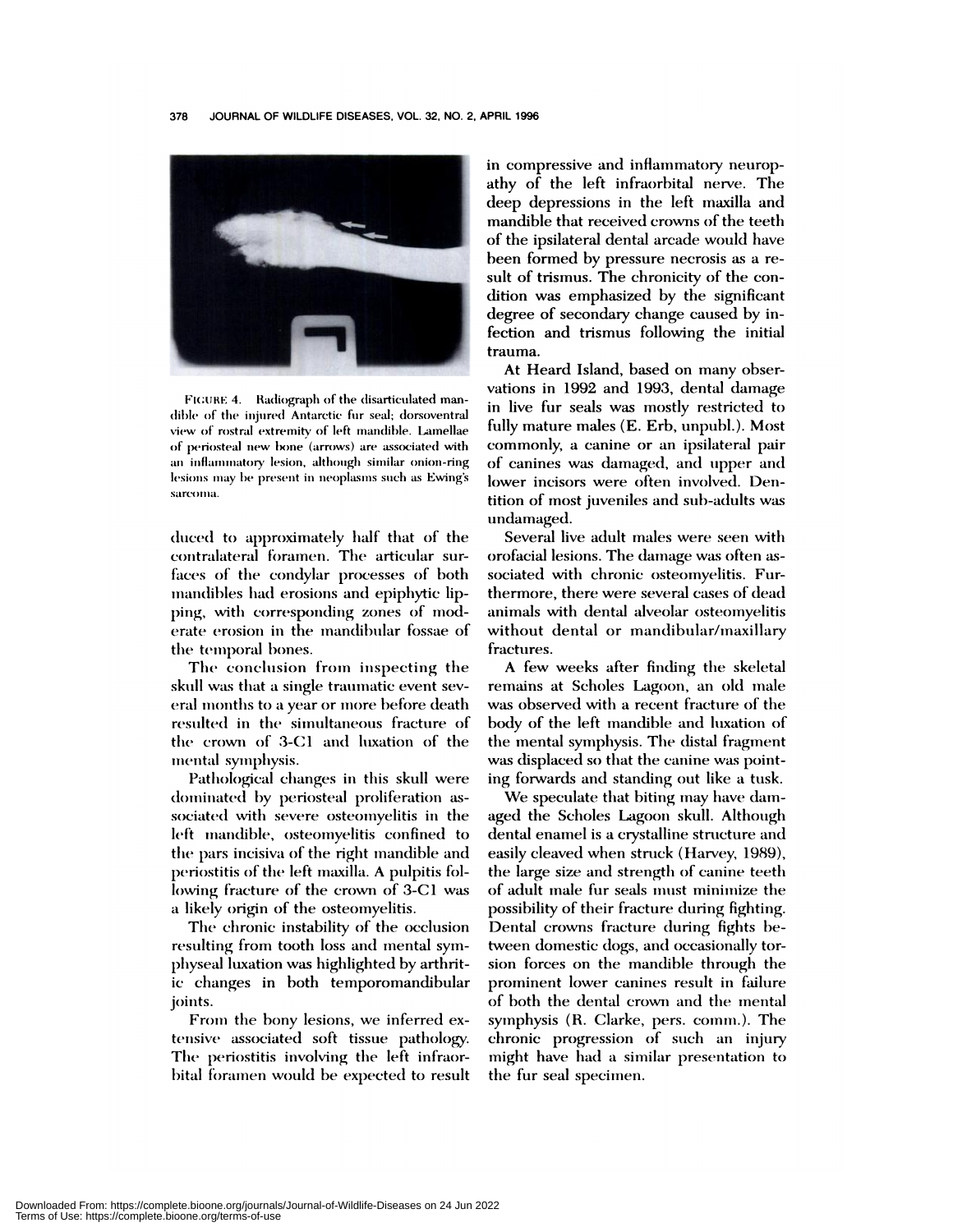Because tooth and mandibular damage was limited to adult male fur seals, it might be inferred that dental accidents were con nected with contests for territory establishment and mating supremacy. But most tournaments of contesting adult males were ritualistic and involved bluff; the small amount of physical contact consisted of well-aimed (and often efficient) slashes at opponents' shoulders or elbows (E. Erb, unpubi.). Similarly, Bonner (1968) reported that most fighting among adult males on breeding beaches at South Georgia consisted of minor skirmishes between neighbors. Baker and Doidge (1984) re ported only two animals at South Georgia that died from infected injuries caused by fighting, and Baker and McCann (1989) found that the primary cause of death over two of three consecutive summers was fight wounds. The most frequent sites of these injuries were the foreflippers, and the dorsal half of the neck and chest. There was no evidence in these studies of mortality in adult male Antarctic fur seals that injuries to the head resulted from fighting.

We suggest the reported damage was caused by a traumatic accident to the teeth and mandible. This could been caused by heavy surf through which the animals ac cess and exit the seas. Rocks, boulders and heavy gravel form most of the beaches. Large males were frequently surprised, rolled, and smashed into the rocks by huge seas. It seems likely that massive knocks to the head could have resulted in direct, blunt trauma to the exposed muzzle and teeth. Mandibular symphyseal luxation is a common sequel to facial trauma in other members of the Carnivora, such as domestic cats (Umphiet and Johnson, 1988).

The universal dental notation system was a modification of earlier systems used to map human and animal teeth. It has the advantages of being adaptable to all dentitions, and it does not resort to non-stan dard characters. Its utility is demonstrated here in identifying concisely individual teeth in a pinniped. The system should be applied widely in clinical record keeping to enhance communication about oral pathology in zoological medicine.

The life of fur seals on Heard Island is made arduous by frequent dental accidents. More material and further observation is needed to elucidate the relative importance of misadventure and fighting in the etiology of dental and craniofaciai pathology in male Antarctic fur seals.

We thank the Director, Australian Antarctic Division for the opportunity to work at Heard Island, Dr. R. Clarke, Dr. D. Middleton and Dr. D. Pemberton for comments on the manuscript, Ms. S. Troy for estimating the seal's age, Dr. D. Lugg for encouragement, and Mr. K. Bell, Dr. E. Norman and Dr. B. O'Donohue for preparing the figures.

## **LITERATURE CITED**

- BAKER, J. R. 1987. Causes of mortality and morbidity in wild juvenile and adult grey seals *(Halicho* eruc *grypuc).* British Veterinary Journal 143: 203-220.
- **AND** D. W D0IDGE. 1984. Pathology of the Antarctic fur seal *(Arctocephalus gazella)* in South Georgia. British Veterinary Journal 140: 210-219.
- **AND** T.S. McCANN. 1989. Pathology and bacteriology of adult male Antarctic fur seals, *Arctocephalus gazella,* dying at Bird Island, South Georgia. British Veterinary Journal 145: 263-275.
- BONNER, W. N. 1968. The fur seal of South Georgia. British Antarctic Survey Scientific Reports 56: 1- 81.
- 1981. Southern fur seals *Arctoccphalus* (Geoffroy Saint-Hilaire and Cuvier, 1826). In Handbook of marine mammals, Vol. 1. 5. II. Ridgway and R. J. Harrison (eds.). Academic Press, London, United Kingdom, pp. 161-208.
- CARRICK, R., **AND** S.E. INCHAM. 1962. Studies on the southern elephant seal, *Mirounga leonina* (L.) V. Population dynamics and utilization. C.S.I.R.O. Wildlife Research *7:* 198-206.
- CAVE, A. J. E., AND W. N. BONNER. 1987. Facial asymmetry in a leopard seal *(Hydrurga lepto* $nyx$ ). British Antarctic Survey Bulletin 75: 67-71.
- HARVEY, C. E. 1989. Oral, dental, pharyngeal and salivary gland disorders. *In* Textbook of veteri nary internal medicine. S. J. Ettinger (ed). W. B. Saunders, Philadelphia, Pennsylvania, pp. 1203-1254.
- KERTESZ, P. 1993. A colour atlas of veterinary den-